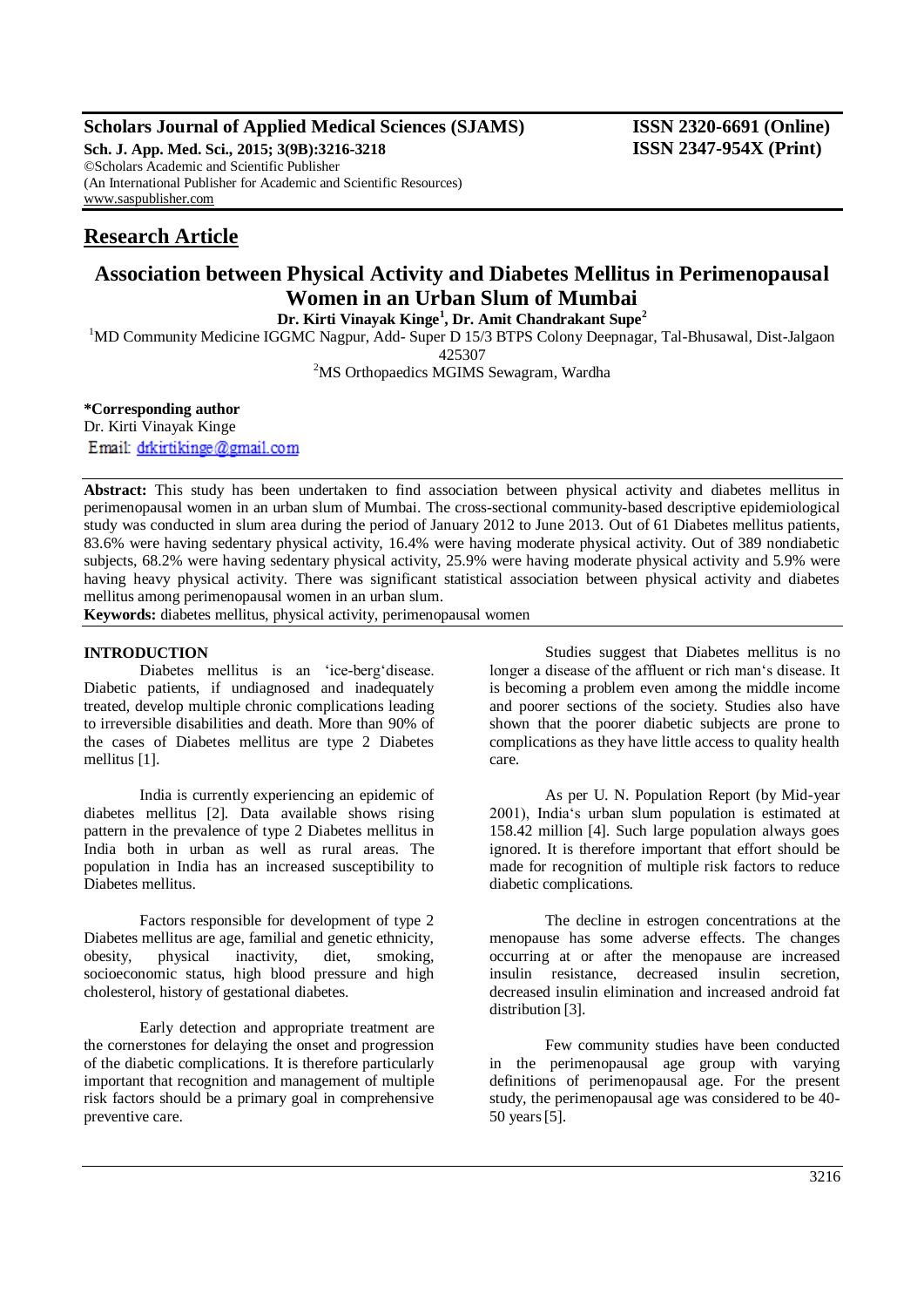Taking into consideration the above factors, a study has been undertaken to find association between family history of Diabetes mellitus and Diabetes mellitus among perimenopausal aged women in an urban slum.

#### **MATERIALS AND METHODS:**

Administrative approvals:

The necessary approvals were obtained from the following authorities to carry out the study.

- The Dean of Parent Medical College.
- Ethics committee of Parent Medical College
- Professor and Head, Department of Community Medicine, Parent Medical College.
- In-Charge of the Urban Health Centre.

#### **Study area:**

The study was conducted at an urban slum Shivaji nagar which is a field practice area of Department of Community Medicine of Topiwala National Medical College, Mumbai. This slum consists of 50 plots (1 to 42, 43, 43A, 44 to 49).Each plot is divided into two parts. Each part has 10 lines, these lines are numbered from A to K (except I) on left side and from L to U on right side. Each line has 9 houses numbered from 1 to 9.Total 180 houses are there in each plot. Total population of study area is approximately 84,783.

#### **Study design**:

The present study is a cross-sectional community-based descriptive epidemiological study.

#### **Duration of study:**

The Study was conducted during the period of January 2012 to June 2013.

#### **Calculating Sample size:**

- Total population of study area was 84,783.
- Female population between 40 to 50 years was 10.1%3.
- So, female population between 40 to 50 years in study area was 8,563. (Applying national  $demographic parameters)^{1}$ .
- Taking 5% of perimenopausal women of 40 to 50 years =  $428.15$
- It was divided among 50 plots equally  $428.15/50 = 8.56 = 9.$
- So, 450 perimenopausal women were included in the study.

From each plot, with the help of systematic random sampling method every 20th house was selected for the study, with a random start. All the females in age group 40 to 50 years in selected households were included for the study, till the sample size was met

Females who were not aware about their diabetic status were screened at Urban Health Centre for fasting blood glucose level and oral glucose tolerance  $test^6$  by semiautoanalyser. In the remaining females who had reported physician diagnosis of Diabetes mellitus, the diagnosis was further confirmed by checking for one of the evidence of disease like blood sugar report, medical record or prescription from physician or medicines.

#### **Physical activity:**

Physical activity [7] was categorized as: **a) Sedentary-**sitting, standing, and driving for most of the day, cooking, light cleaning, light yard work, slow walking and other major activities that involve sitting.

**b) Moderate**- an occupation that includes lifting, lots of walking or other activities that keep people moving for several hours qualified as moderately active.

**c) Heavy**-heavy manual labour, a very active lifestyle, dancer or very active sports played for several hours almost daily, an elite athlete in training or an extremely active lifestyle-both at work and at play and sport or activity last for several hours, almost daily.

**Statistics-**chi-square test

#### **RESULTS**

Out of 450 subjects, 316 (70.2%) were having sedentary physical activity, 111 (24.7%) were having moderate physical activity and 23 (5.1%) were having heavy physical activity.

Out of 61 Diabetes mellitus patients, 51 (83.6%) were having sedentary physical activity, 10(16.4%) were having moderate physical activity.

Out of 389 nondiabetic subjects, 265 (68.2%) were having sedentary physical activity, 101(25.9%) were having moderate physical activity and 23 (5.9%) were having heavy physical activity. There was significant association between physical activity and Diabetes mellitus as the p value  $< 0.05$ .